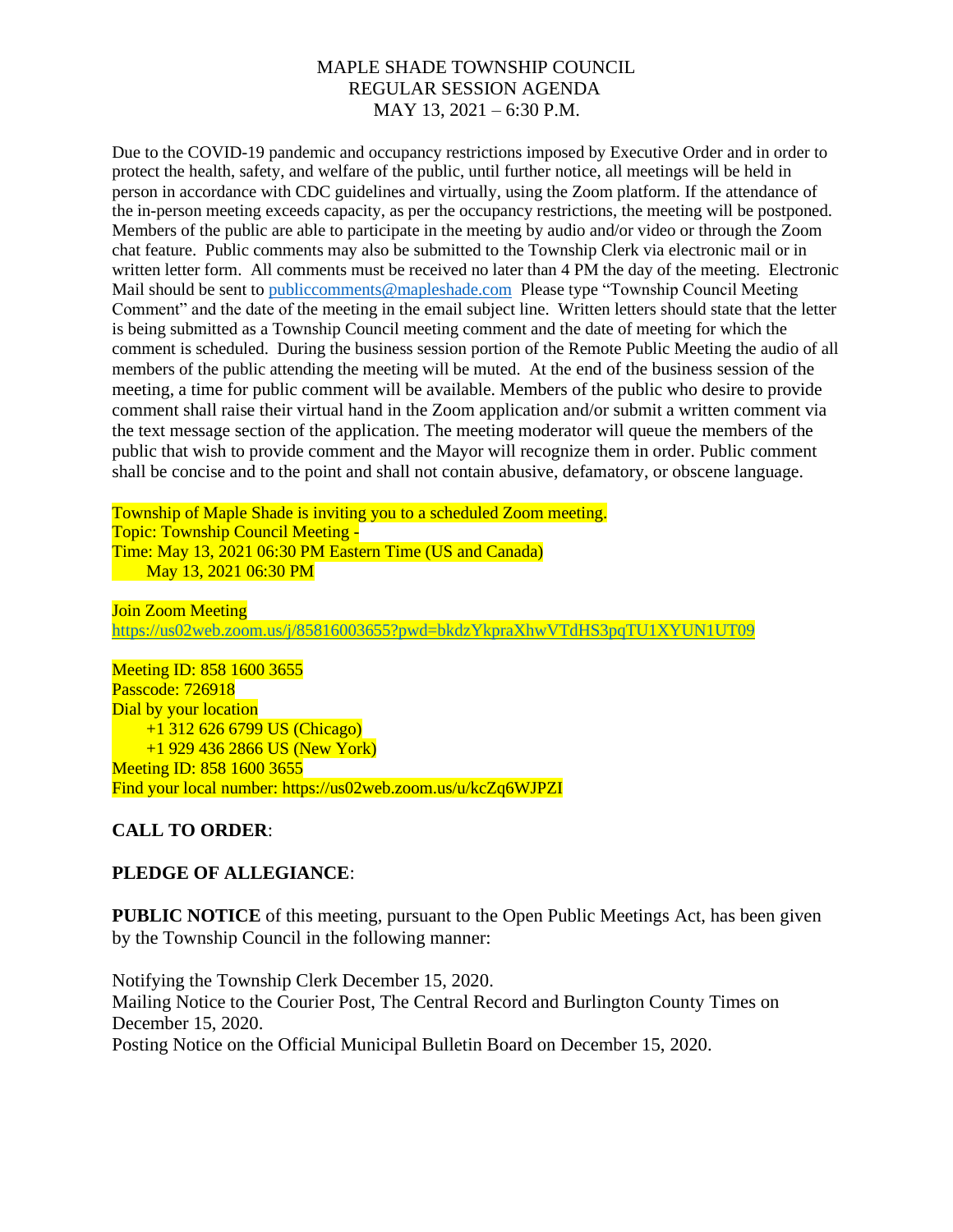# **ROLL CALL**

**Resolution No. 2021-R-73** Resolution to Meet in Executive Session for the following:

1. Potential Litigation: Attorney/Client Privilege

Motion to Close: Second: All in Favor:

Formal action may be taken upon conclusion of Closed Session.

Mayor of the Township Council then declares the meeting closed and directs that the tape be shut off. At conclusion of closed portion, Mayor of Township Council calls for a motion to reopen the meeting and turn the tape on.

| Motion to Open: | Second: | All in Favor: |
|-----------------|---------|---------------|
|-----------------|---------|---------------|

### **PRESENTATION – MAPLE SHADE FOOD BANK – MR. HARU NARRA**

### **ORDINANCES – SECOND READING AND PUBLIC HEARING**

**Ordinance No. 2021-02** An Ordinance of the Township of Maple Shade, County of Burlington, and State of New Jersey Amending the Municipal Code to Revise Chapter 174, Governing "Stormwater Control" Open to Public Motion to Close: Second: Comments: All in Favor:

| www.com          | $\cdots$ | Communico.                                                                               | 1 111 111 1 LL V V 71 1 |
|------------------|----------|------------------------------------------------------------------------------------------|-------------------------|
| Motion to Adopt: | Second:  | Comments:                                                                                | Roll Call:              |
|                  |          | <b>Ordinance No. 2021-04 Calendar Year 2021 Ordinance to Exceed the Municipal Budget</b> |                         |
|                  |          | Appropriation Limits and to Establish a Cap Bank (N.J.S.A. 40A: 4-45.14)                 |                         |

| Open to Public   |         |           |               |
|------------------|---------|-----------|---------------|
| Motion to Close: | Second: | Comments: | All in Favor: |
| Motion to Adopt: | Second: | Comments: | Roll Call:    |

### **Resolution No. 2021-R-74** Resolution to Read Budget by Title Only

WHEREAS, N.J.S.A. 40A:4-8, as amended by L.2015, c. 95, 14, 2015, provides that the budget may be read by title only at the time of the public hearing if a resolution is passed by not less than a majority of the full governing body, providing that at least one week prior to the date of hearing, a complete copy of the budget has been made available for public inspection, and has been made available to each person upon request; and

WHEREAS, these two conditions have been met;

NOW, THEREFORE, BE IT RESOLVED, that the budget shall be read by title only.

Motion to Approve: Second: Comments: Roll Call:

**Resolution No. 2021-R-60** APPROVE 2021 MUNICIPAL BUDGET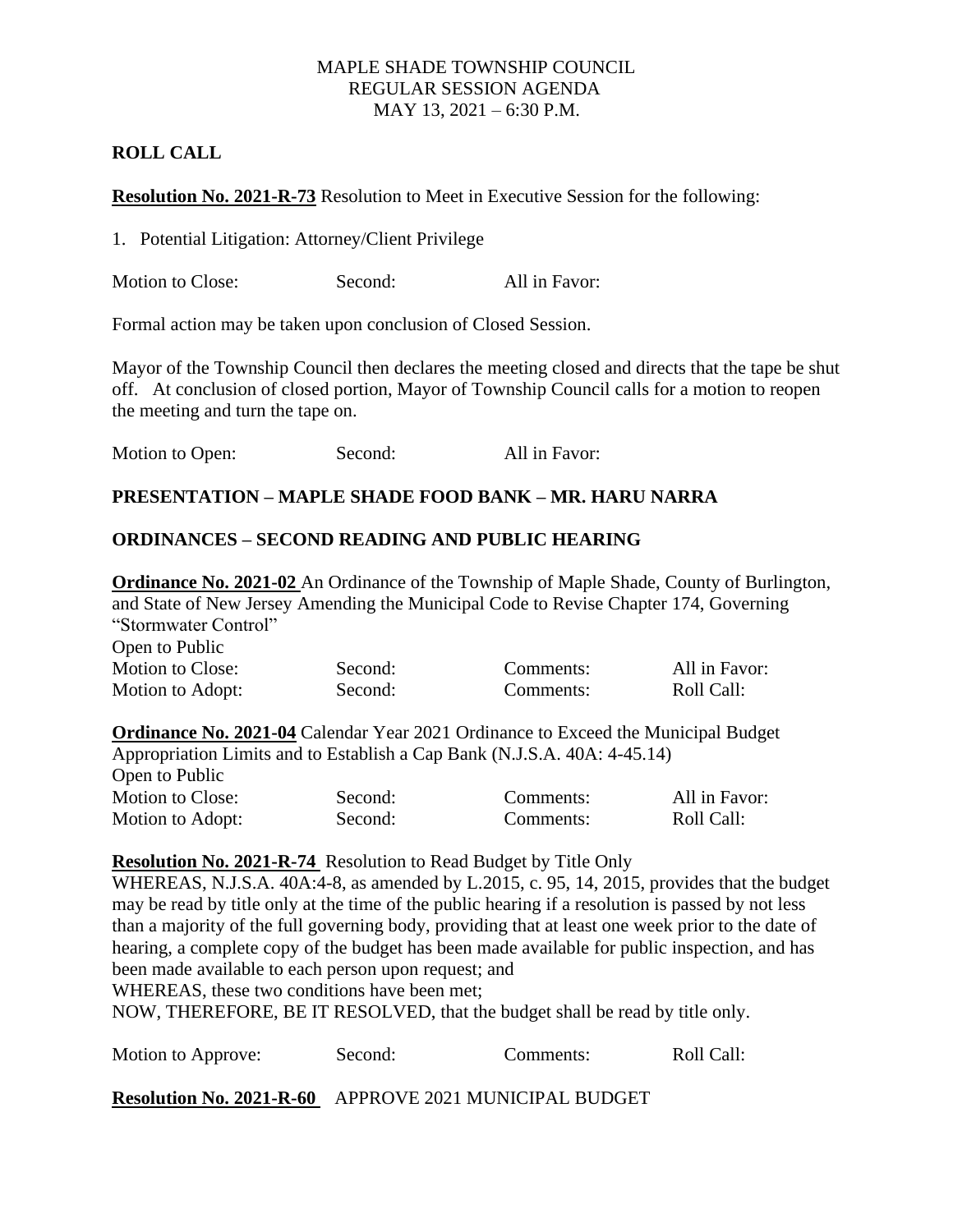#### \*\*\***Open Public Hearing of the 2021 Municipal Budget** - Mayor

#### **SUMMARY OF REVENUES**

| <b>Surplus</b>                           | 3,584,500.00                           |
|------------------------------------------|----------------------------------------|
| <b>Total Miscellaneous Revenues</b>      | 2,818,297.25                           |
| <b>Receipts From Delinquent Taxes</b>    | 500,000.00                             |
| a) Local Tax for Municipal Purposes      | 11,858,180.75                          |
| b) Addition to Local District School Tax |                                        |
| Total Amount to be Raised by Taxes for   |                                        |
| <b>Support of Municipal Budget</b>       |                                        |
| <b>Total General Revenues</b>            | 18,760,978.00                          |
|                                          | ************************************** |

### **SUMMARY OF APPROPRIATIONS**

| Operating Expenses: Salaries & Wages    | 6,740,715.12          |
|-----------------------------------------|-----------------------|
| Other Expenses                          | 5,988,676.43          |
| Deferred Charges & Other Appropriations | 1,586,570.00          |
| Capital Improvements                    | 80,000.00             |
| Debt Service (Including School Purpose) | 3,112,886.00          |
| Reserve for Uncollected Taxes           | 1,252,130.45          |
| <b>Total General Appropriations</b>     | 18,760,978.00         |
| This is an Open Public Hearing:         |                       |
| Motion to Close Public Hearing:         | Second:               |
| Comments on Motion:                     | All in Favor:         |
| Motion to Adopt:<br>Comments on Motion: | Second:<br>Roll Call: |
|                                         |                       |

#### **PUBLIC PORTION (for Consent Agenda Items)**

Motion to Close: Second: All in Favor:

### **CONSENT AGENDA**

**Resolution No. 2021-R-75** Authorize Municipal Alliance Grant

**Resolution No. 2021-R-76** Resolution Authorizing the Submission of an Application for the Department of Community Affairs Local Recreation Improvement Grant – Fiscal Year 2021

**Resolution No. 2021-R-77** Amend Contract with Lexa Concrete, LLC for Improvements to North Coles Avenue and Approve Change Order No. 2

**Resolution No. 2021-R-78** Requesting Permission for the Dedication by Rider for Recreation Trust Fund Donation Pursuant to N.J.S.A. 40A:5-29